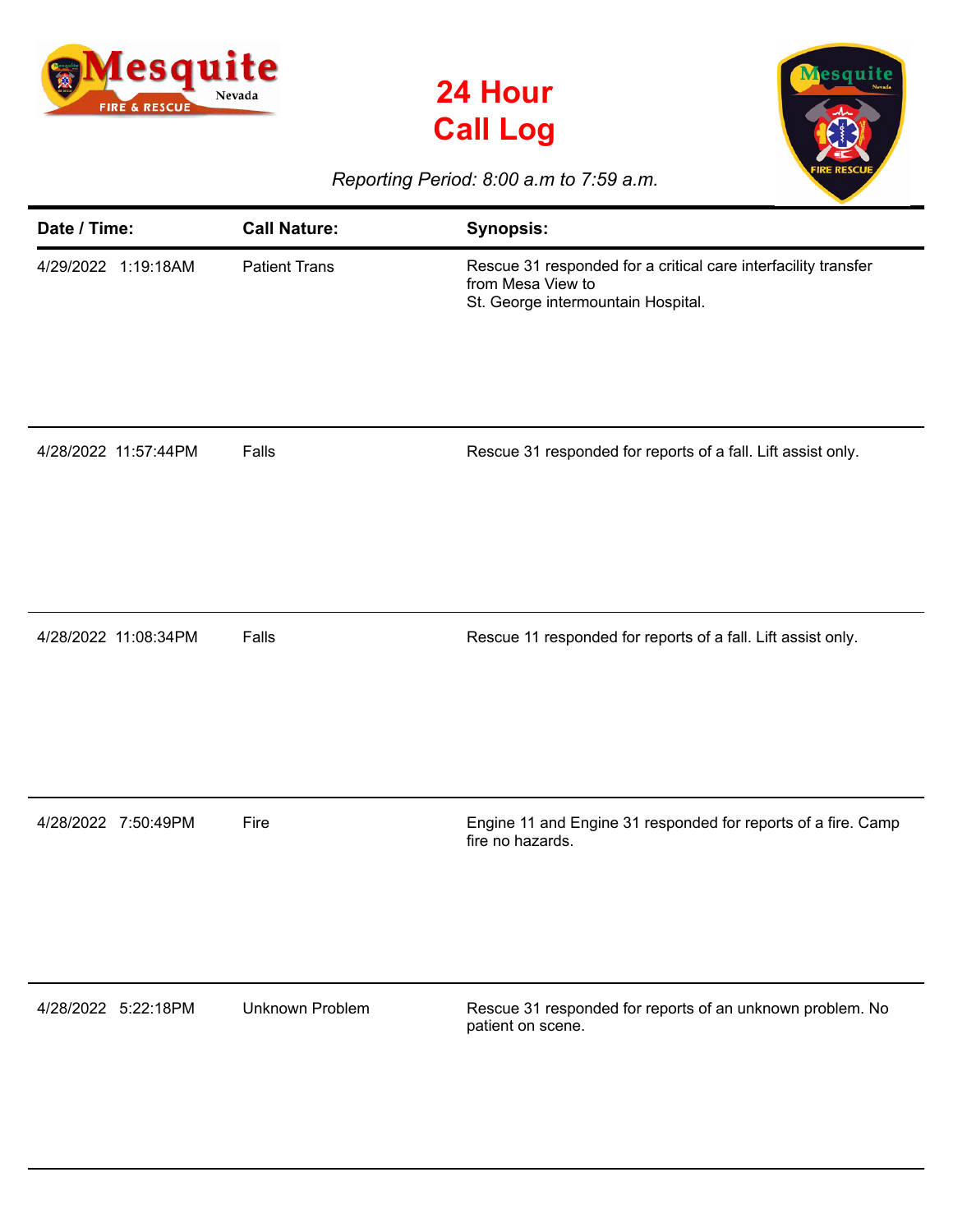| Date / Time:        | <b>Call Nature:</b>  | <b>Synopsis:</b>                                                                                                                                |
|---------------------|----------------------|-------------------------------------------------------------------------------------------------------------------------------------------------|
| 4/28/2022 4:39:15PM | Falls                | Rescue 31 responded for reports of a fall. Lift assist only.                                                                                    |
| 4/28/2022 4:20:47PM | <b>Sick Person</b>   | Rescue 32 and Rescue 31 responded for reports of a sick<br>person. Patient on scene<br>signs out against medical advice.                        |
| 4/28/2022 4:16:50PM | Hemorrhage           | Rescue 11 and Engine 31 responded for reports of<br>hemorrhage. Patient on scene<br>signs out against medical advice.                           |
| 4/28/2022 4:14:58PM | Falls                | Rescue 32 responded for reports of a fall. Cancelled on scene.                                                                                  |
| 4/28/2022 1:25:26PM | <b>Patient Trans</b> | Rescue 31 responded for reports of a critical care tranfer from<br>Mesa View to St.<br>George Intermountain Hospital.                           |
| 4/28/2022 1:24:46PM | Unconscious          | Rescue 31 and Rescue 32 responded for reports of an<br>unconscious person. Rescue<br>31 transported one patient to Mesa View Regional Hospital. |